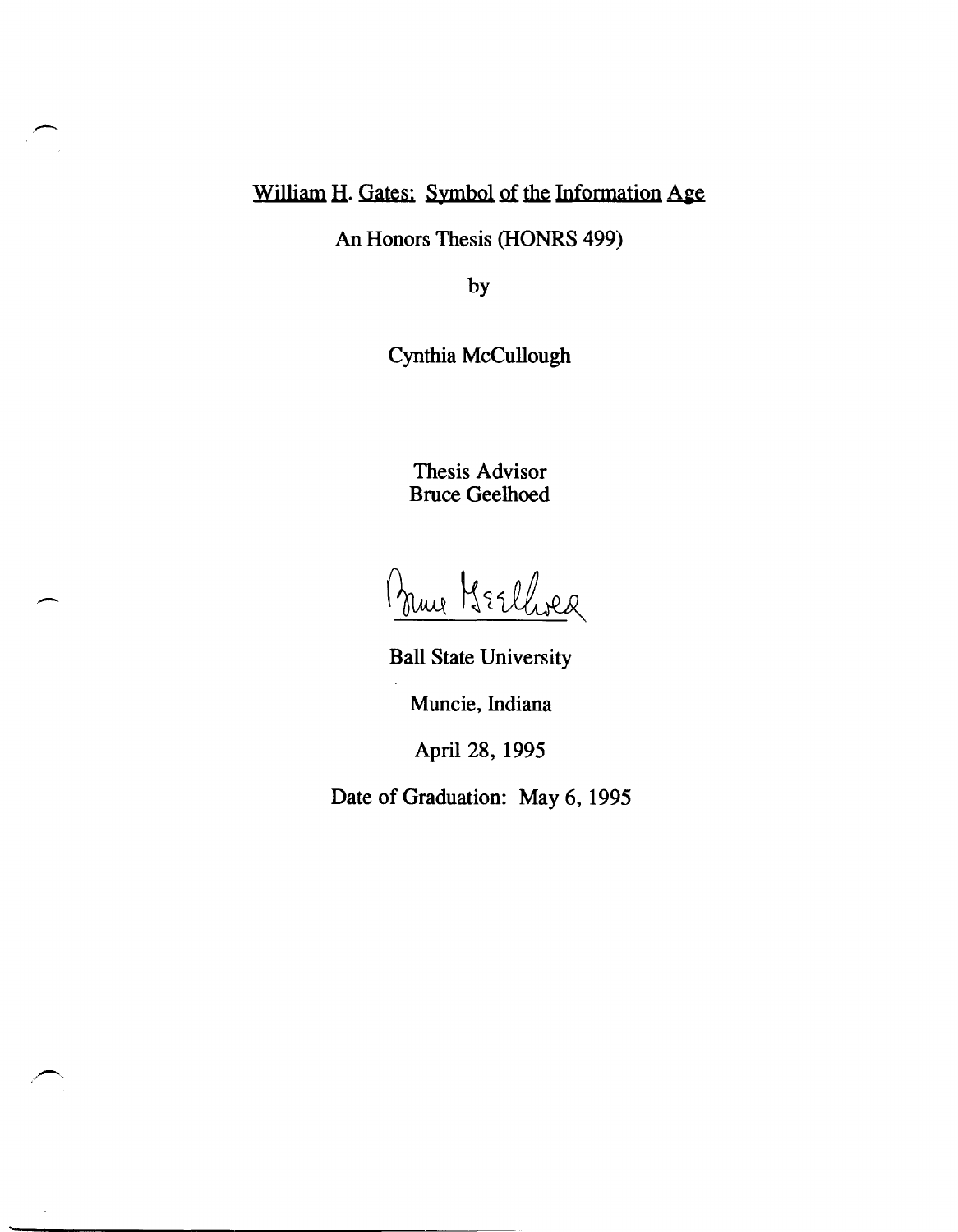## Purpose of Thesis

-

-

 $. M326$ This thesis is an overview of the life of William H. Gates, president and cofounder of Microsoft Corporation. This thesis discusses Gates' early life and experiences with computers, the fonnation and success of Microsoft and the success of Gates himself. Not only did Gates make himself successful with computer software, but his software helped make computers the useful, necessary machines they are today. Bill Gates is as much a symbol of the information age as the computer itself.

SpCo!l  $Thes:$  $L \supseteq$  $2489$ ·Zl1 199.F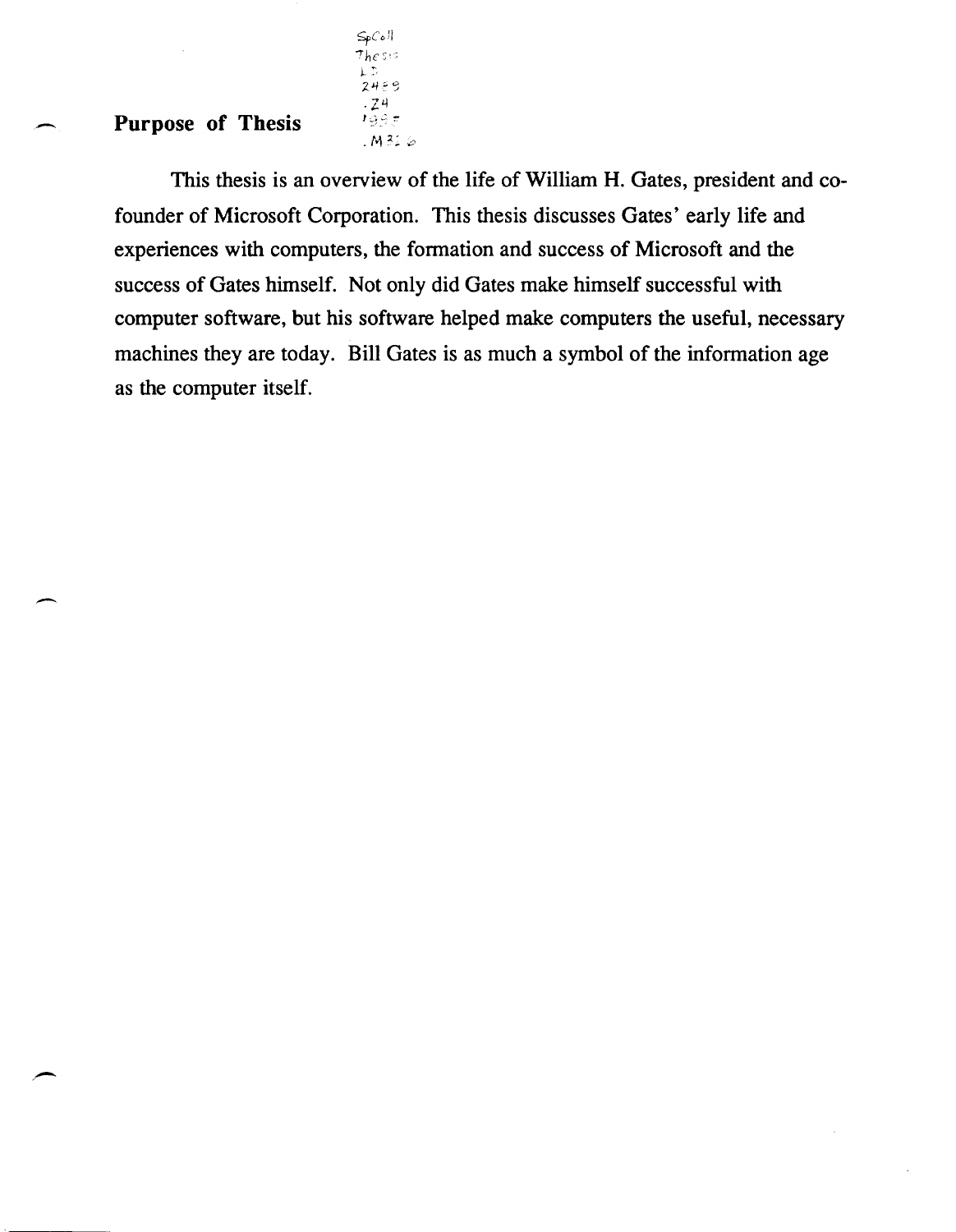Microsoft Corporation is the leader in sales of both computer operating systems and applications software. It is estimated that MS-DOS is used on 90% of personal computers. Microsoft supplies programs for the Apple computer as well as IBM compatible machines. How does a company grow from a small partnership to a global leader in the computer software industry? A company accomplishes this by having Bill Gates in the driver's seat. Bill Gates can be held responsible for the success of computers because his software makes it possible for computers to be user friendly, and help the general public be able to use computers.

Bill Gates, is according to many "the undisputed mastermind of that [Microsoft's] success, a brilliant technocrat, ruthless salesman, and manipulative-some said deviousbusinessman."<sup>1</sup> Due to the success of Microsoft, Bill Gates became the youngest billionaire ever, and is currently the richest man in the United States.

The Bill Gates life story is not one of rages to riches. Gates has always been what could be considered privileged. William Henry Gates III, was born on October 28, 1955, in Seattle, Washington. Mary's mother, Adelle called him Trey, but in reality Bill Gates was the fourth Gates with that name.<sup>2</sup> His father William Henry Gates, Jr. (the third William Henry Gates) is an attorney. His mother, Mary Maxwell Gates who came from a wealthy family herself, was a teacher, and was heavily involved with community service. She served as president of the Junior League, and worked with the United \\lay, as well as serving on numerous other corporate and public boards of directors.<sup>3</sup> Gates has two sisters, Kristianne is one year older, and Libby is nine years younger than Bill.<sup>4</sup>

Gates went to Lakeside, an all-boys private prep school beginning when he was 11 years old. This was Seattle's most exclusive school, only the best and brightest, and

2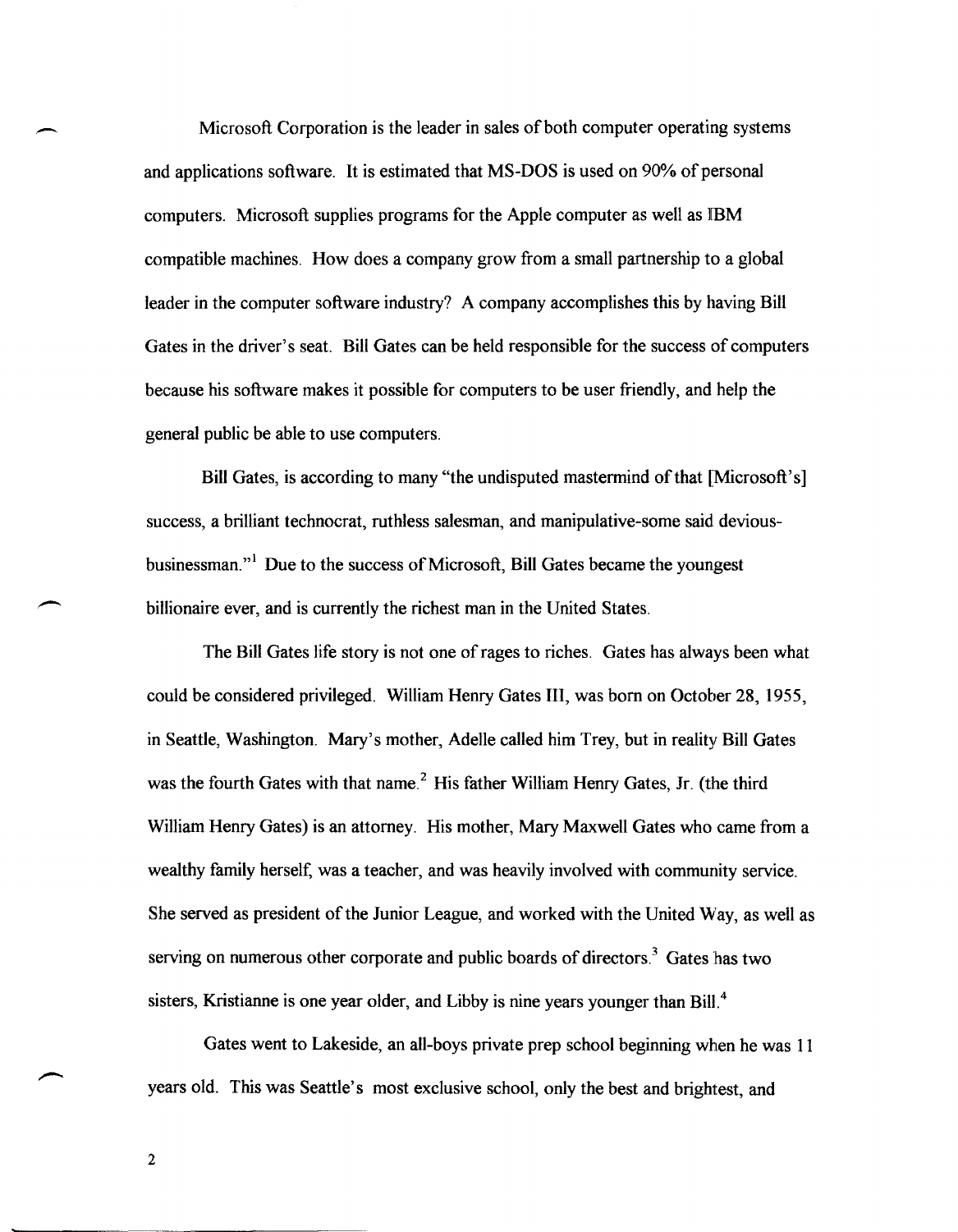richest could attend. This was also where Bill Gates got his first look at the computer, and it was love at first sight.

It was here that the proper mix of ingredients needed to forge Gates' inner fire came together: energy, intelligence, intensity, competitiveness, obsesiveness, drive, desire, business acumen, entrepreneurship, and luck. He would cut his first business deals at Lakeside, and form his first moneymaking company. He would develop lasting friendships with a handful of Lakeside computer whiz kids like himself, who would become the first to join him in his crusade to build a software empire.<sup>5</sup>

Lakeside is where Paul Allen, two years Gates' senior, and Gates met and formed a friendship. "Seven years after meeting they would form Microsoft, the most successful startup company in the history of American business."<sup>6</sup>

Gates has always been good at math, and he contributes his success with computers to his success with math, he believes they are directly related through problem solving. Later, when Gates was attending Harvard he met other math geniuses and gave up math as a career because if he could not be the best in his field, why risk failure?<sup>7</sup> However, math was not the only area in which Gates excelled.

Fred Wright, chairman of the math department at Lakeside when Gates attended, said of Gates, He could see shortcuts through an algebraic problem or a computer problem. He could see the simplest way to do things in mathematics. He's as good an analytical mathematician as I've worked with in all my years of teaching. But Bill was really good in all areas, not just math. He's got a lot of breadth. It's one of the unusual things about him. <sup>8</sup>

One of the companies Lakeside bought computer time from was Computer Center Corporation, or C-cubed. Gates and some of the other students found a way to break the security system to obtain access to the company's accounting records. They found their

-

.-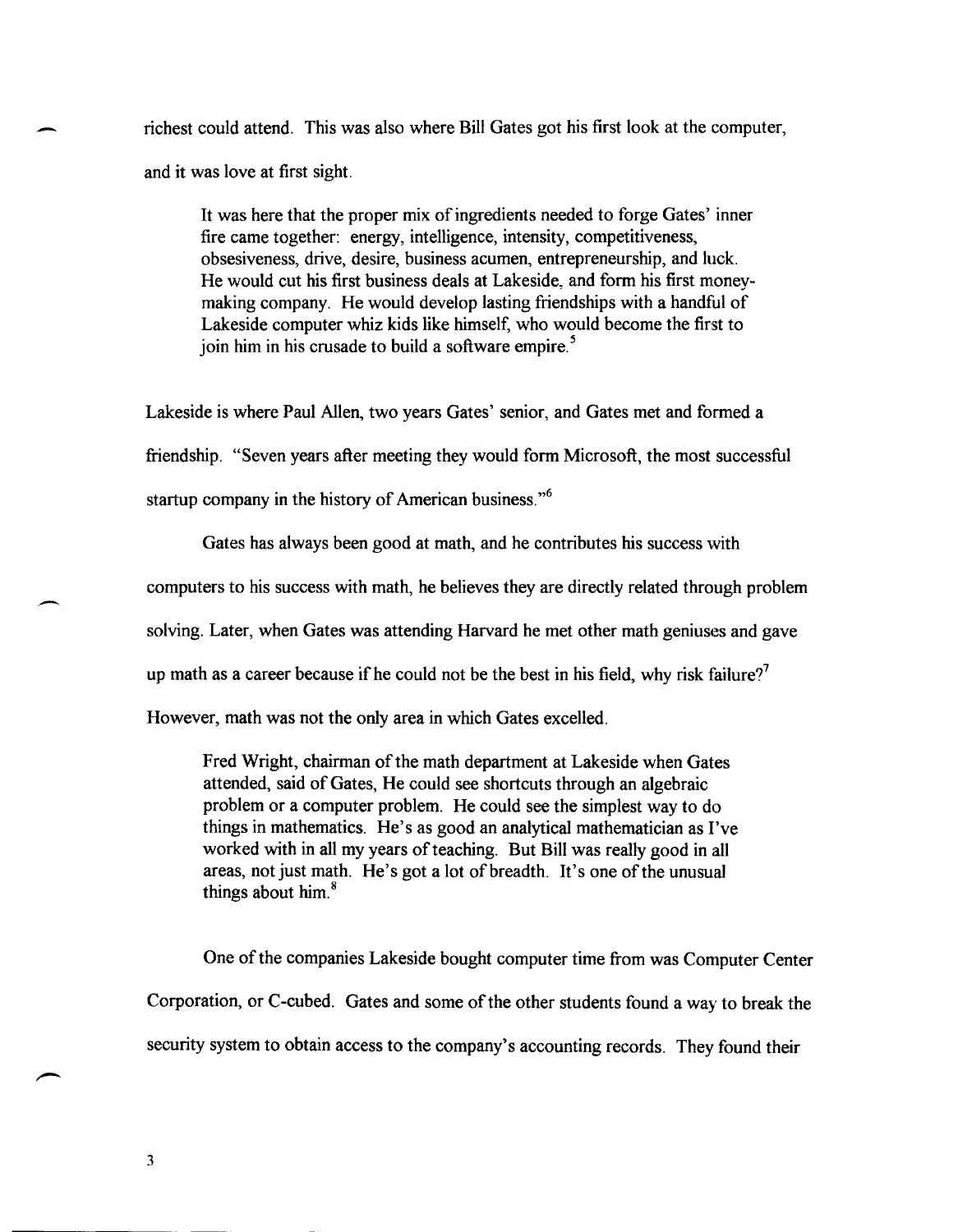accounts and reduced the amount of time the computer said they had spent on the system. They were proud of themselves, until they got caught.<sup>9</sup>

C-cubed was having problems with their system crashing, making customers angry. They hired Lakeside students to work nights to try to crash the system and keep track of what caused the problems so the programmers could fix it. In exchange for this, the students would receive computer time, at night, for free. The journal of problems grew to over 300 pages within the next six months, most of the entries being made by Paul Allen and Bill Gates. However, Allen and Gates did more than find bugs in the system, they also search the offices, including trash cans for information on the operating system and how the computer worked.<sup>10</sup>

C-cubed did not survive for long. The company struggled from the time it was opening in 1968 until it closed its doors in the spring of 1970.<sup>11</sup> Gates and Kent Evans, another of the students hired by C-cubed, managed to buy the DEC computer tapes from the company, which they later sold at a nice profit.<sup>12</sup>

Bill's parents were becoming increasingly concerned with the amount of time their son spent with a computer. They ordered him to spend some time doing something else. Never one to do things half-way, Gates did nothing with a computer for the next nine months. Instead he read all the books he could in that time. Bill says, "I tried to be normal the best I could.<sup>13</sup> But his best at being normal was not enough, because Bill Gates simply was not your normal teenager, or typical businessman for that matter.

Bill stood out, said one former classmate ... everyone knew who Bill Gates was... He looked like a little kid, for one thing. He looked much younger than he was. He was also incredibly obnoxious. He was also considered the brightest kid in school. He was obnoxious, he was sure of himself, he was aggressively, intimidatingly smart ... But he did not have any social

4

-

-

.-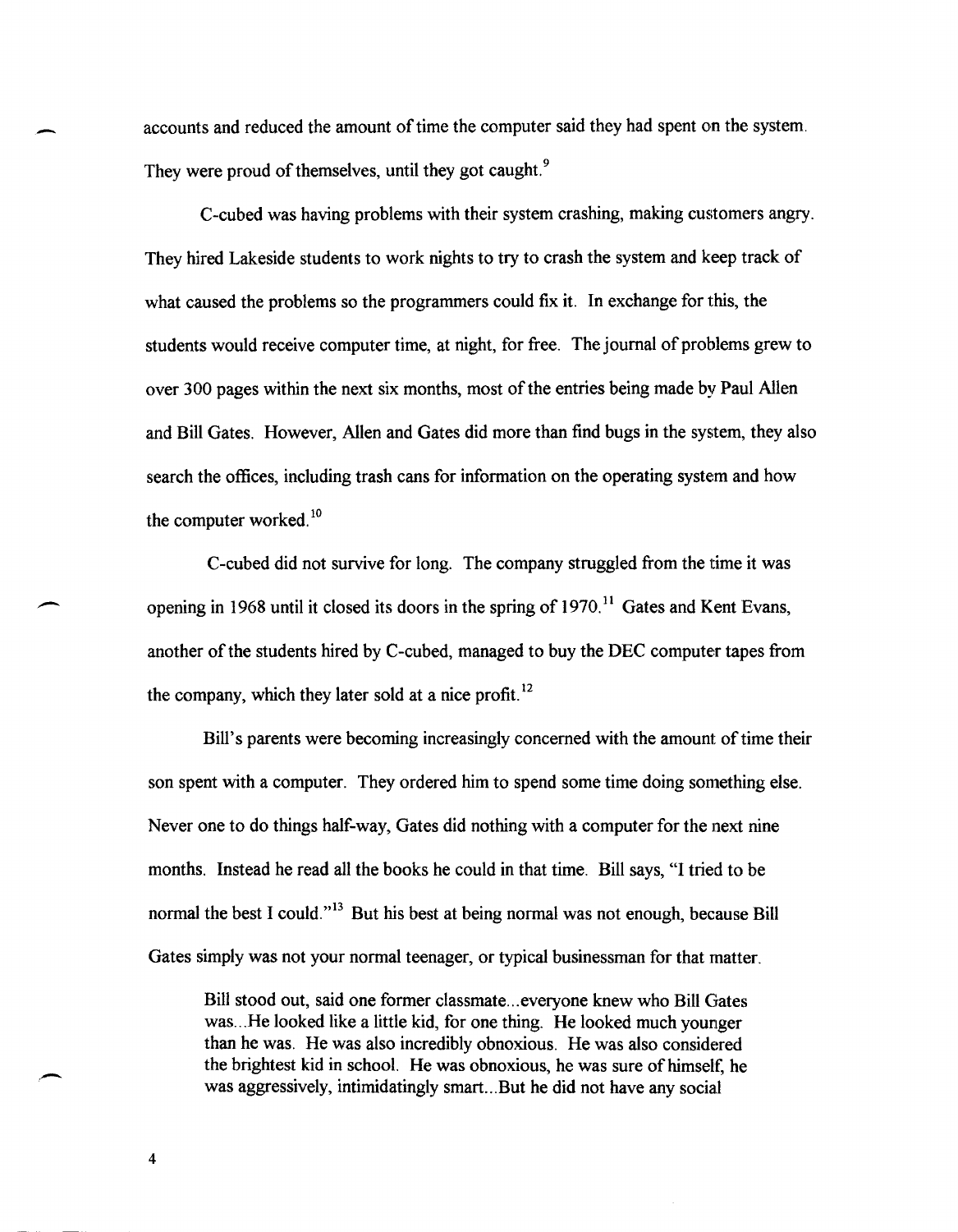.- graces. He just wasn't a personable kind of person. He was one of those guys who know he was smarter than everyone else and knew he was right all the time.  $14$ 

The Lakeside Programmers Group, the same group that had worked together at Ccubed, got another opportunity to work on computers in 1971. They were to write a payroll program in COBOL for a customer of Information Sciences Inc. This business deal meant that the group would have to become a formal partnership. Gates' dad was their legal advisor. Paul Allen was 17, Gates and Evans were only 15 years old. Evans kept a journal of the project which gives insight into the minds of kids, wise beyond their years. They wanted to be paid a piece rate, or a sort of royalty arrangement. It is not clear how much the group made, but lSI gave them about \$10,000 worth of free computer time.<sup>15</sup>

The next business venture was a partnership between Gates and Allen called Traf-O-Data. They wrote a program to translate the date accumulated by traffic counter tapes that counted the number of cars passing by a point in a given time into easy to read charts the municipality could use. This partnership reportedly grossed about \$20,000 but was never really successful and folded when Gates went to college. 16

While trying to get business for his Traf-O-Data company, Gates joined up with Kent Evans, Paul Allen and others, to form a group called the Logic Simulation Company. In 1972 Lakeside asked them to continue a program started by a Lakeside teacher who had been killed in a plane crash. The program was to get the Lakeside scheduling of classes computerized. Once the program was finished, Lakeside was not the only school to purchase it. Less than a week after beginning the project Kent Evans was

5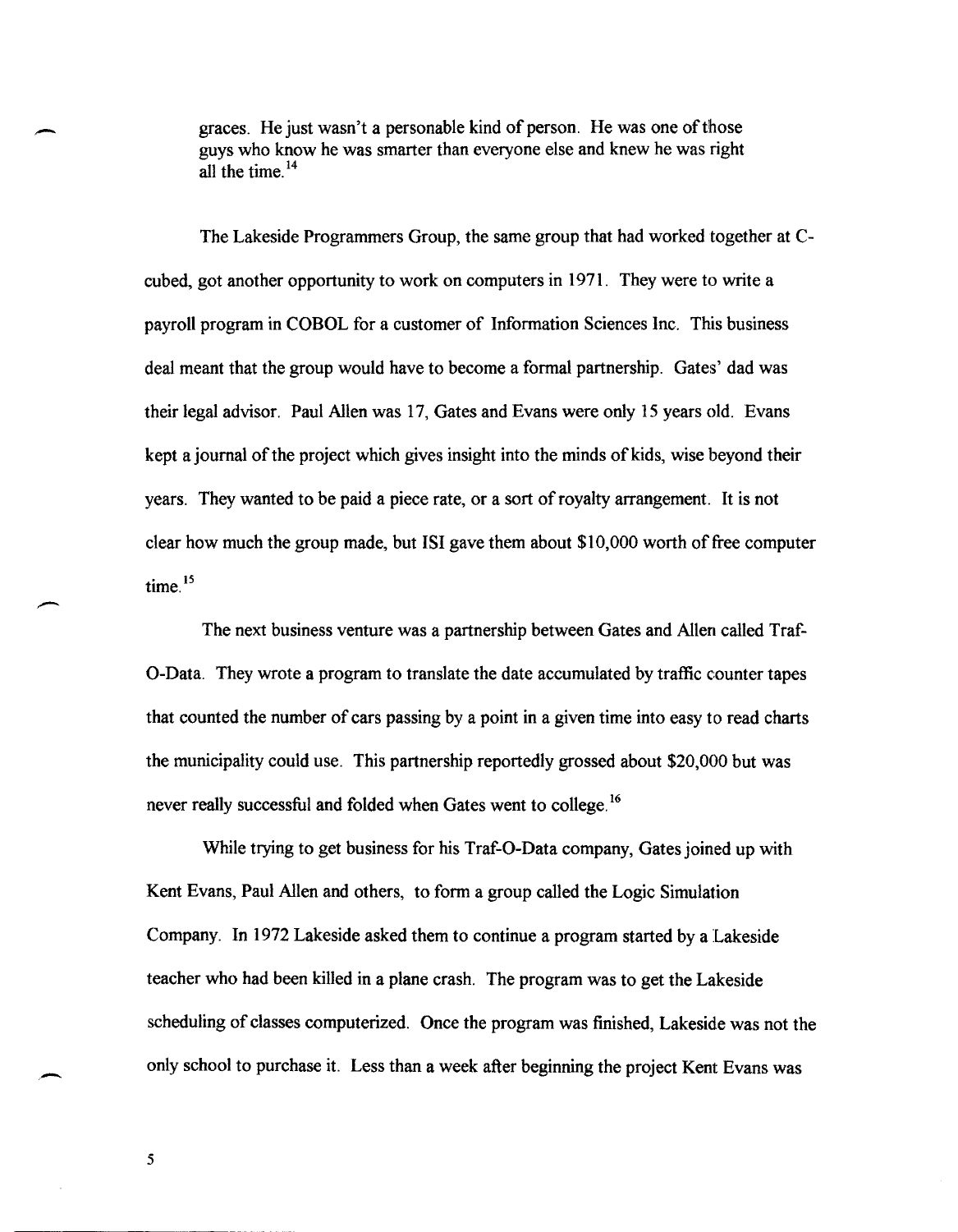killed in a mountain-climbing accident. In 1986 Gates and Allen donated money to Lakeside to build a science and math center "and dedicated it to the memory of their classmate, friend, and fellow-explorer, Kent Hood Evans, whose name would grace the auditorium."<sup>17</sup>

In the summer of 1972, Gates went to Washington D.C. as a page in the U.S. House of Representatives. While there Gates bought 5,000 McGovern-Eagleton buttons for a nickel each, or \$250. When George McGovern dropped Thomas Eagleton from the presidential ticket, Gates sold the buttons as collectors items for \$25 each, making several thousand dollars in profit. <sup>18</sup>

Gates was not always at a computer terminal, or making business deals. He had a very broad field of interest. In the fall of 1972, the first girls began attending Lakeside school after its merger with St. Nicholas, an all girls school. Gates took a drama class in 1973, his senior year, and landed leading roles in two of the plays. One play required that Gates memorize three pages of monologue. "Gates, with a nearly photographic memory, merely glanced at the pages for a few seconds and had the material memorized. I thought to myself, recalled Anne Stephens, who directed both plays Gates was in, how is this gawky guy going to carry this off? It is a very dry piece. But he did a delightful job in the play. He was absolutely charming. $n^{19}$ 

Also in 1973, a defense contractor, TRW was having problems with their computer system crashing. They somehow got a look at the Problem Report Book that had been put together at C-cubed and noticed Bill Gates and Paul Allen's names were on almost every page. They hired the two to work on keeping their computer system up and running for \$165 per week. Paul Allen dropped out of Washington State University and

6

.-

--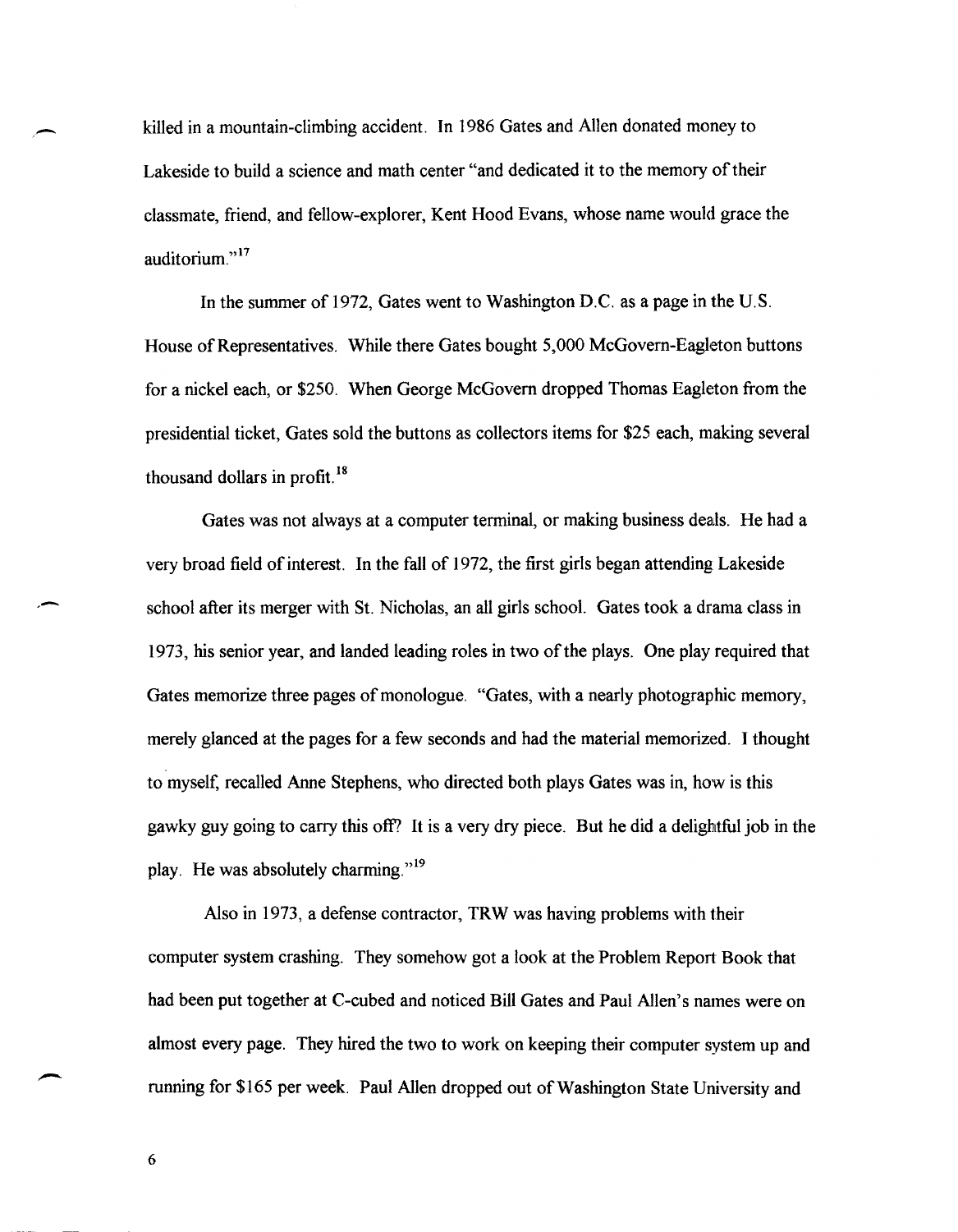Gates received permission to miss the second trimester of his senior year at Lakeside so they could work full time. It was here that Gates had his first experience with getting feedback on the code he was writing. Today he often goes over the code written by Microsoft programmers and sends them E-mail commenting on it. The comments are seldom positive, but always correct.<sup>20</sup> According to Brad Silverberg, vice president of Microsoft's Windows development program, "He has this laserlike ability to home in on the absolute right question to ask, He'll know some intricate low-level detail about a program, and you wonder, how does he know that? $^{221}$ 

At Harvard, studies did not take much of Gates' time. He spent most of his time playing poker and playing with computers. In 1975, when Gates was 19, he began seriously preparing his parents for the time when he would drop out of college and start his own computer software business with Paul Allen. In January of 1977, Bill Gates left Harvard to run Microsoft full time. Harvard listed Gates as being on a leave of absence, and he is still listed as such. 22

Gates did not begin, or make Microsoft successful by himself. He was helped by many brilliant people, not the least of which was Microsoft's other co-founder, Paul Allen. Allen had a talent for predicting where the industry was headed, even three or four years into the future, and made sure Microsoft was prepared for the future.<sup>23</sup> Allen talked Gates into writing the first BASIC program which Paul sold to MITS giving the company its start. He worked at MITS and kept the partnership going in Albuquerque while Gates was still in college. When the partnership was formed Gates received a larger percentage because he had done more of the code writing on the BASIC program, but Allen deserves a lot of the credit for making the dream happen.

7

-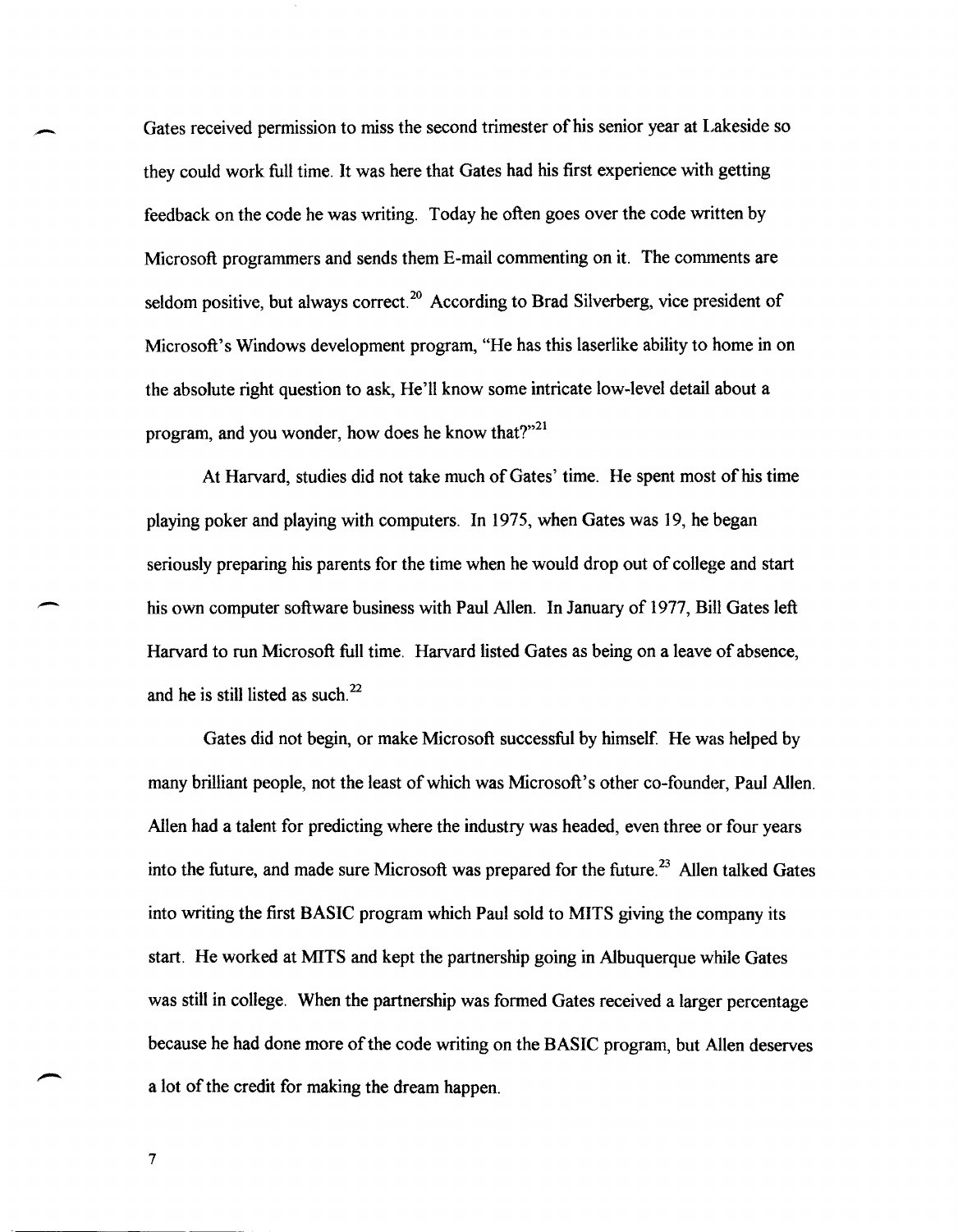In late 1982, Paul Allen was diagnosed with Hodgkin's Disease, a form of lymph cancer. In early 1983, he resigned as executive vice-president of Microsoft to recover from his cancer, which had gone into remission, and to enjoy a life that he had a new perspective on and a new appreciation of Allen did keep his seat on the board of directors.<sup>24</sup>

Microsoft got its start with Paul Allen and Bill Gates writing a BASIC programming language in 1975, using the computers at Harvard where Bill was a student. The program was written to run on the first personal computer, the Altair. Micro Instrumentation and Telemetry Systems, MITS, and its founder Ed Roberts had developed the computer to run on the 8080 microprocessors which had just been developed by Intel. The system was sold as a kit for computer hobbyists to assemble and use.<sup>25</sup>

*Popular Electronics* magazine featured the computer on the cover before the system was available for sale. Paul Allen saw the story and saw the future of the personal computer.<sup>26</sup> Gates called Ed Roberts and was told that whoever showed up in Albuquerque with a working version of BASIC for his computer would get a contract to supply that program to MITS.<sup>27</sup> Allen and Gates spent the next eight weeks writing their program and were the first to present the working version to MITS.<sup>28</sup> This program which would become known as Microsoft BASIC was the beginning of the partnership that would become Microsoft Corporation.

The Microsoft partnership was formally established between Allen and Gates in 1975. Gates received a 64% interest and Allen received 36%.<sup>29</sup> Gates and the other programmers would often spend long hours and seven day weeks working, a tradition which continues today. Unfortunately for Microsoft, MITS was not very successful at

8

-

-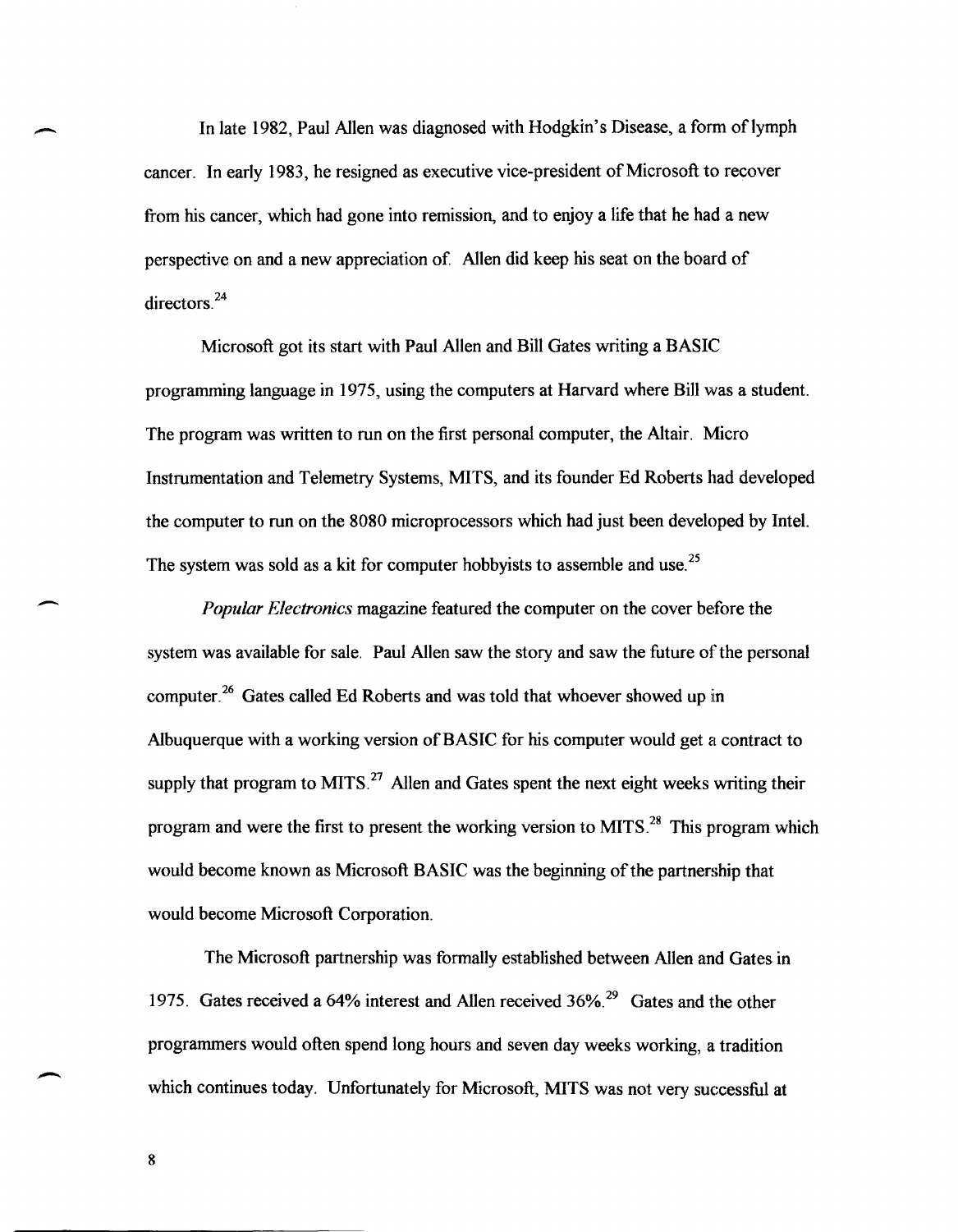producing computers. There was a very large backorder, but the computers that were shipped often did not work, even if they were assembled correctly, which was not often. For the lucky people who got their computer up and running, they often could not get a copy of BASIC from MITS. This all meant money problems for Microsoft. They could not sell BASIC to other customers, and MITS was not getting the program out to its customers.

Programmers began copying BASIC from others who had a copy. When Gates realized this he wrote a memo which appeared in a computer magazine. This memo all but accused these hackers of being thieves, stealing BASIC. However, it was this widespread use of BASIC that caused it to become the industry standard, giving Microsoft a distinct advantage over its competition in the computer language area. Later, when companies wanted to write applications they had to be sure it ran on Microsoft BASIC, and often came to Microsoft, with money, to purchase the rights to use and sell BASIC.<sup>30</sup> Microsoft eventually terminated the contract with MITS that gave MITS exclusive rights to sell BASIC, and a flood of pent up demand made sure Microsoft would never have money problems again.

The first full year of operation for Microsoft, 1976, saw revenues reach \$100,000 and were expected to triple for the next year. In 1977 Microsoft entered the Japanese market, long before any competition tried to enter the market. Soon after, Gates met Kazuhiko Nishi, better known as Kay. Kay convinced Gates to meet with him for one hour at a computer conference, it turned into an eight hour conversation. Gates said, "For a guy from Japan, Kay's more like me than probably anybody I've ever met. Whatever you think I am, that's what Kay is ... thinking, futuristic, energetic. $^{31}$ 

9

-

 $\overline{\phantom{a}}$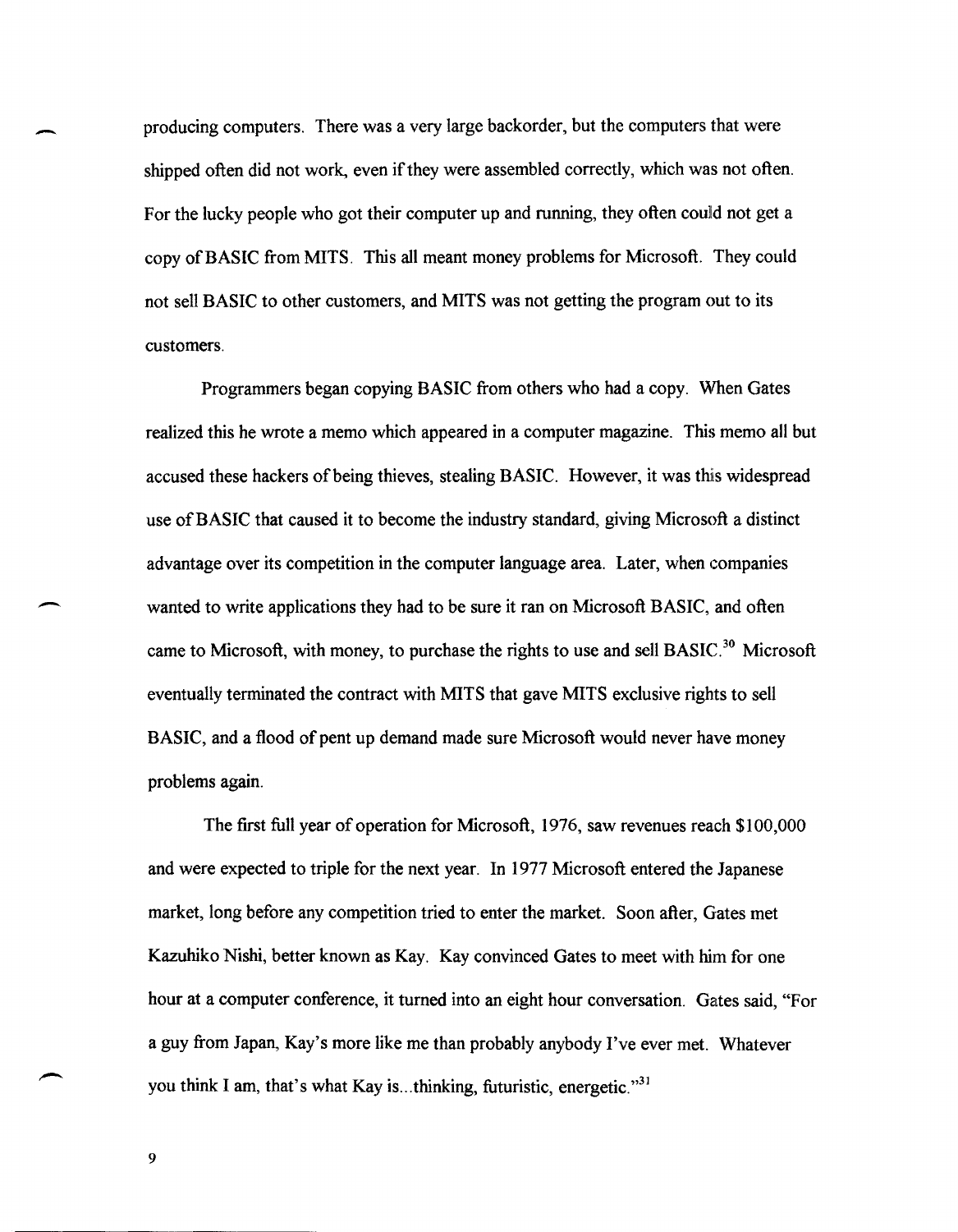Kay became Microsoft's exclusive agent in the Far East, for a 30 percent commission.32 For all his energy, and the chemistry between Gates and Kay at this first meeting, Kay would tum out to be too free when spending money for Gates and the two would part company but not before Microsoft would benefit from the arrangement. Today, Japan is Microsoft's second largest market, after the United States.<sup>33</sup> Bill Gates' mission for Microsoft is to provide all the software for every microcomputer.<sup>34</sup>

The corporate culture of Microsoft that was set up during this time continues to some extent today. In addition to employees working long hours, Microsoft has kept an informal basis to its company. Employees set their own hours, and there is no dress code. Creativity, and individuality are encouraged.

Part of what made Microsoft so successful during the company's infancy was the team of programmers that Gates and Allen began to assemble in the spring of 1976. They became known as the Microkids--high IQ insomniacs who wanted to join the personal computer crusade, kids with a passion for computers who would drive themselves to the limits of their ability and endurance, pushing the outside of the software envelope.<sup>35</sup>

Microsoft has continued that tradition of hiring computer programmers directly out of college, when they want to prove themselves in the real world and are willing to do it cheaply.

In 1979 Microsoft was moved from Albuquerque to Seattle. There were still fewer than 40 employees, but revenues were approaching four million dollars per year.<sup>36</sup> The company also announced plans for a new consumer product division. Up to this point Microsoft had only been developing languages. The consumer products division would develop other types of software such as games and applications.<sup>37</sup> The first hardware product developed by Microsoft was the Softcard. This translated programs written for

10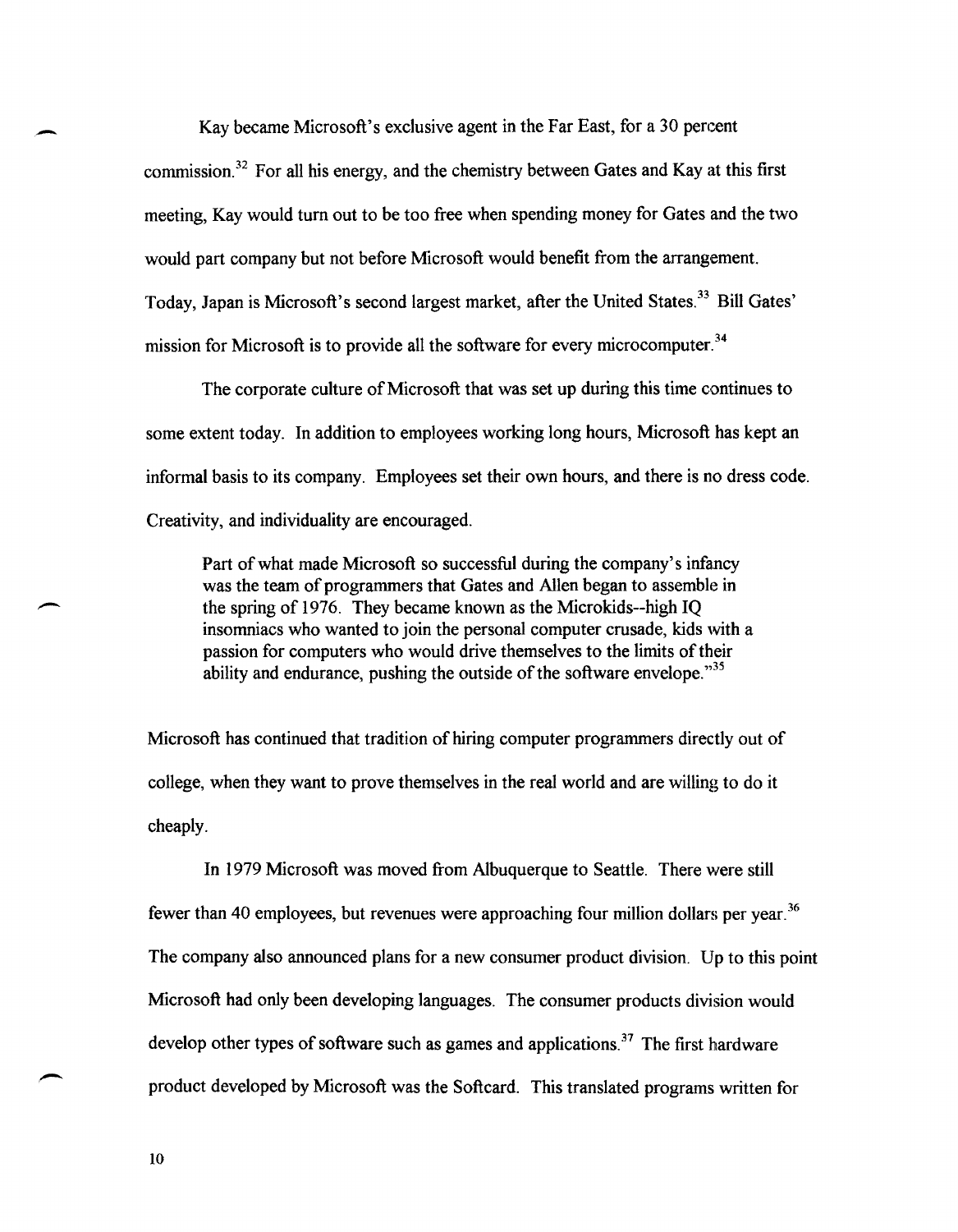Intel's 8080 microprocessor into a form which could be used on the Apple computer's 6502 code. Eventually there were over 100,000 Softcards sold. <sup>38</sup>

The company attitude and character of the employees made Microsoft a strange partner for IBM to come asking for help from in 1980. However, Microsoft was the only company developing software for the 8086 chip which was to be the basis of IBM's personal computer, so IBM did not have much choice. 39 Microsoft was to provide both the operating system and language programs for the IBM personal computer. A deal which required Microsoft to more than double its employees, but also made Microsoft software the industry standard. From the beginning of the company operations, revenues had at least doubled every year and by 1981 revenues were approaching \$16 million.<sup>40</sup> The growth of the company had just begun, just ten years later, in 1991, Microsoft would have \$200 million in revenues from the sale of MS-DOS alone.<sup>41</sup>

Many at IBM feel the success of Microsoft is due to the deal they had with IBM, and therefore IBM deserved more of the money Microsoft made. This is true as far as the introduction of the IBM PC, which was built from components from other companies, made standardization a requirement in the computer industry. In addition to setting the standard of an IBM compatible computer it set the standard of a DOS compatible computer. If IBM had taken advantage of the Microsoft partnership they would have bought DOS when it was offered to them. Most of the revisions for DOS 2.0 was done by IBM programmers. The government was investigating possible anti-trust policies of IBM at the time and IBM felt it would not help their position to try and dominate the software market as they had done in the hardware market.<sup>42</sup>

11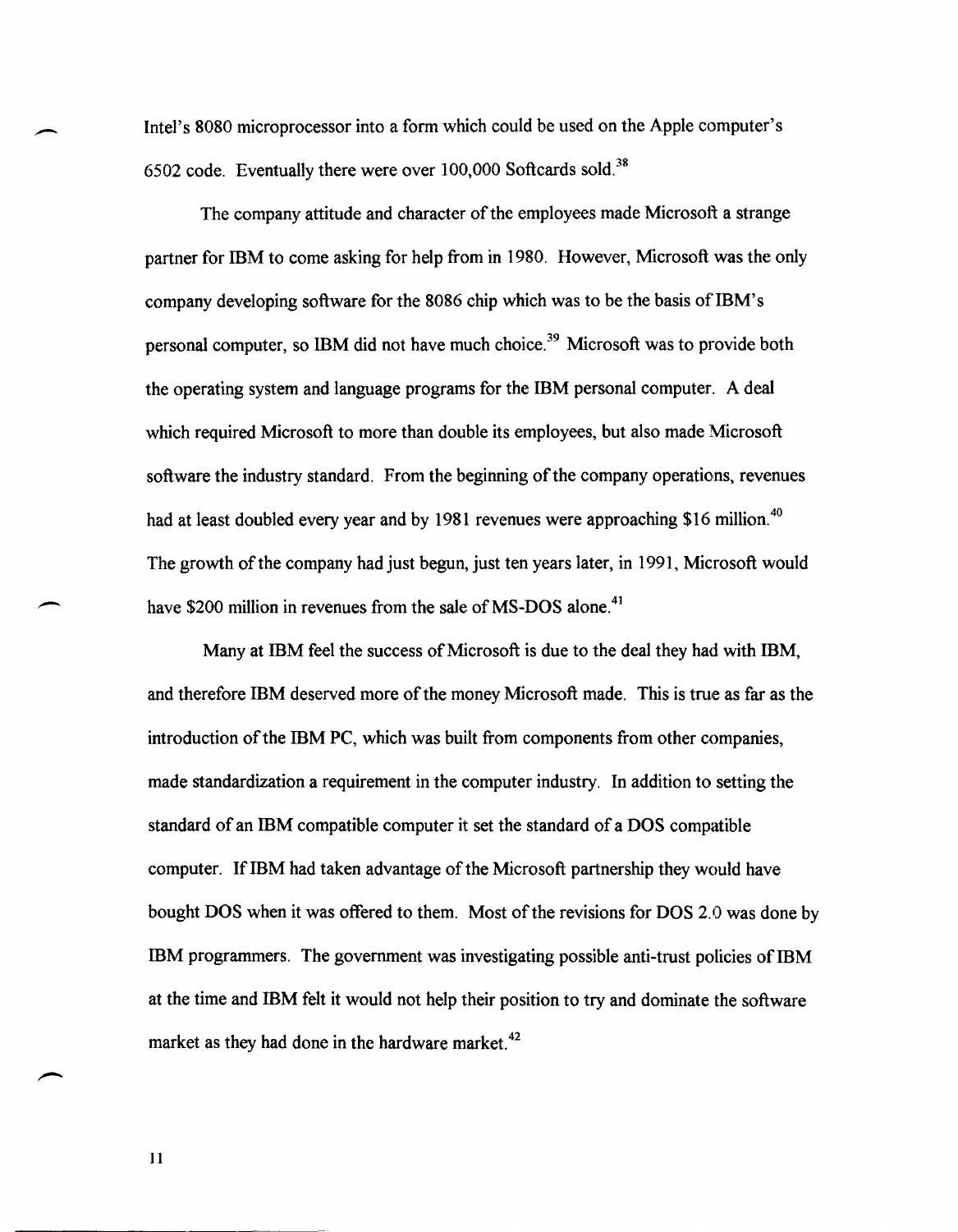It is true that the IBM deal set off the growth of Microsoft, but that growth continued without the IBM partnership, which lasted for 12 years. During those 12 years,

Microsoft had gone from thirty-two people to twelve thousand and was still growing as fast as the construction crews could throw up buildings on the Microsoft campus among the evergreens of the Pacific Northwest. Microsoft's earnings had gone from less than \$1 million a year to more than \$500 million... Microsoft had come from nowhere to be one the top ten companies in the United States in terms of its publicly traded stock. $43$ 

In 1981 Microsoft became a privately held corporation. Bill Gates was named Chairman of the board and Paul Allen was director. Gates also sold 5% of Microsoft to a venture capital firm for \$1 million. This was a strategic move to prepare for eventually taking the company public. 44

An international division was added to Microsoft in 1982. Microsoft already controlled most of the Japanese market and wished to do the same in Europe. This time, however, there was already competition. Digital Research had already established itself in Europe. Digital Research is also the company which held the industry standard for operating systems, CP/M, in the United States until Microsoft and IBM introduced DOS. The success of the subsidiaries in Europe came slowly. It was not until the IBM compatible machines, which ran DOS became popular that Microsoft also became popular in Europe. Within a few years Microsoft had wholly owned subsidiaries operating in Italy, Sweden, Australia, Canada, Japan, Mexico, and the Netherlands. <sup>45</sup>

As recently as 1982, Microsoft did not have a formal budgeting system, sales forecast, or salary structure. James Towne was the first non-computer person Microsoft hired. He was hired to solve the industrial and managerial type problems Microsoft had begun encountering. 46 Microsoft hired a marketing specialist, Rowland Hanson, in 1983.

12

-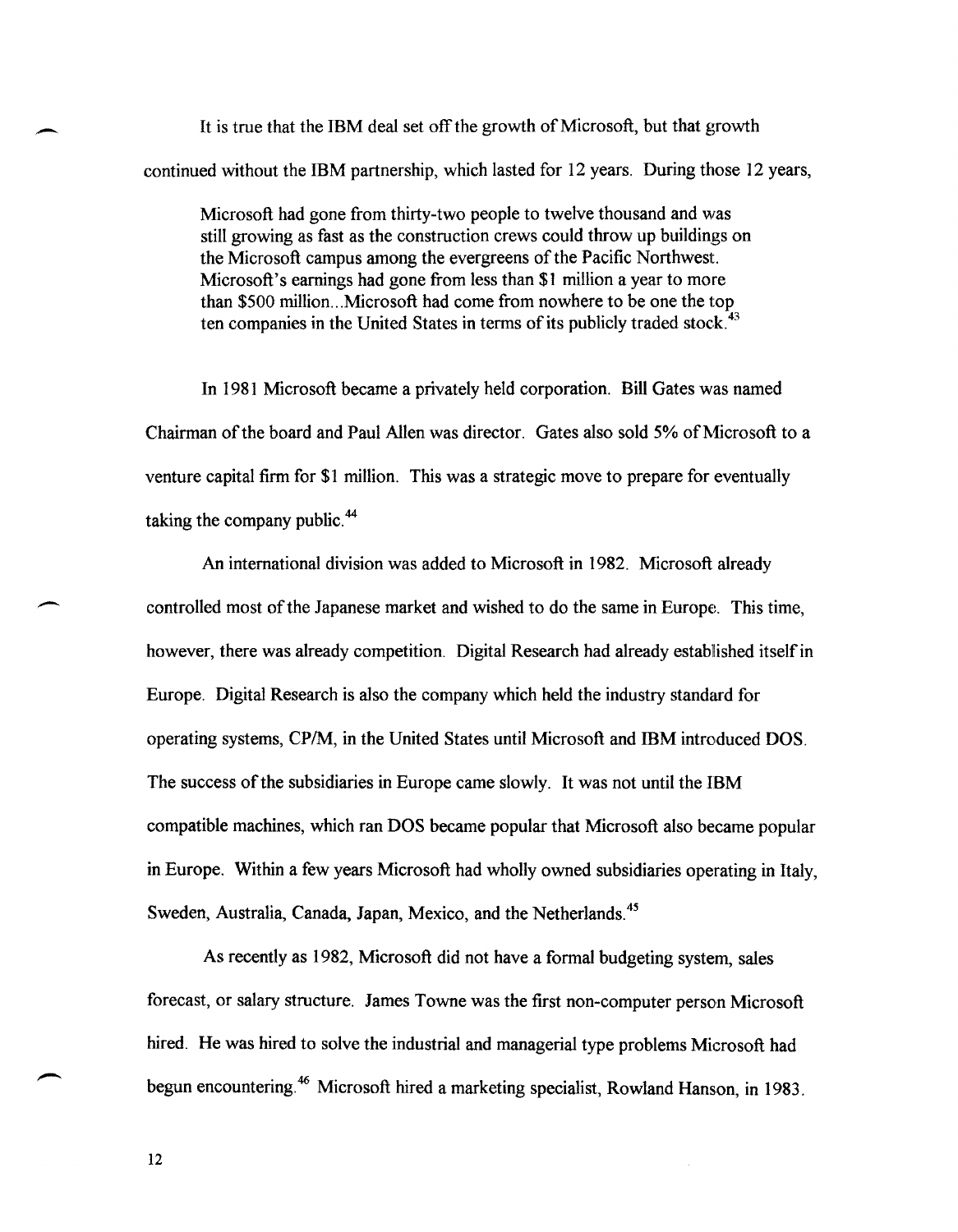They were just releasing Microsoft Word and other applications software and needed advice on how to market their consumer products. It was Hanson which convinced Microsoft to use the company name in the software it released, giving them name recognition every time a customer used the products.<sup>47</sup>

In 1985, Microsoft released Excel for the Macintosh computer. It quickly outsold Jazz, the Lotus spreadsheet for the Macintosh, and became the standard. The success of Excel for the Macintosh helped Apple sell the computer because it could run better software that was not available for the IBM compatible computers. Microsoft eventually would become the leader in sales of Macintosh applications software.<sup>48</sup>

Also in 1985, Windows was finally released, two years after it was announced. Even then it did not run properly and took up more space than most computers could afford to give up. Due to the delays in Windows being released there were few applications on the market to run on the new operating system. This was not the first graphical interface program to fail in the consumer market. In fact, all graphical interface programs had done poorly, even ffiM's Topview. Microsoft released several versions of Windows and in 1990 found one that accomplished all that it had promised.<sup>49</sup> Windows 3.0 was released in May of 1990 with a vast array of supporting third-party software, including a long list of excellent applications from Microsoft that had somehow never gotten developed for IBM's competing OS/2. Within a few months sales exceeded a million copies per month. Windows 3.1, the next Windows revision, outdid its predecessor by selling one million copies every two weeks. 50

Microsoft has been growing rapidly ever since. In 1986 the company issued publicly traded stock, making many of the management team instant millionaires due to

13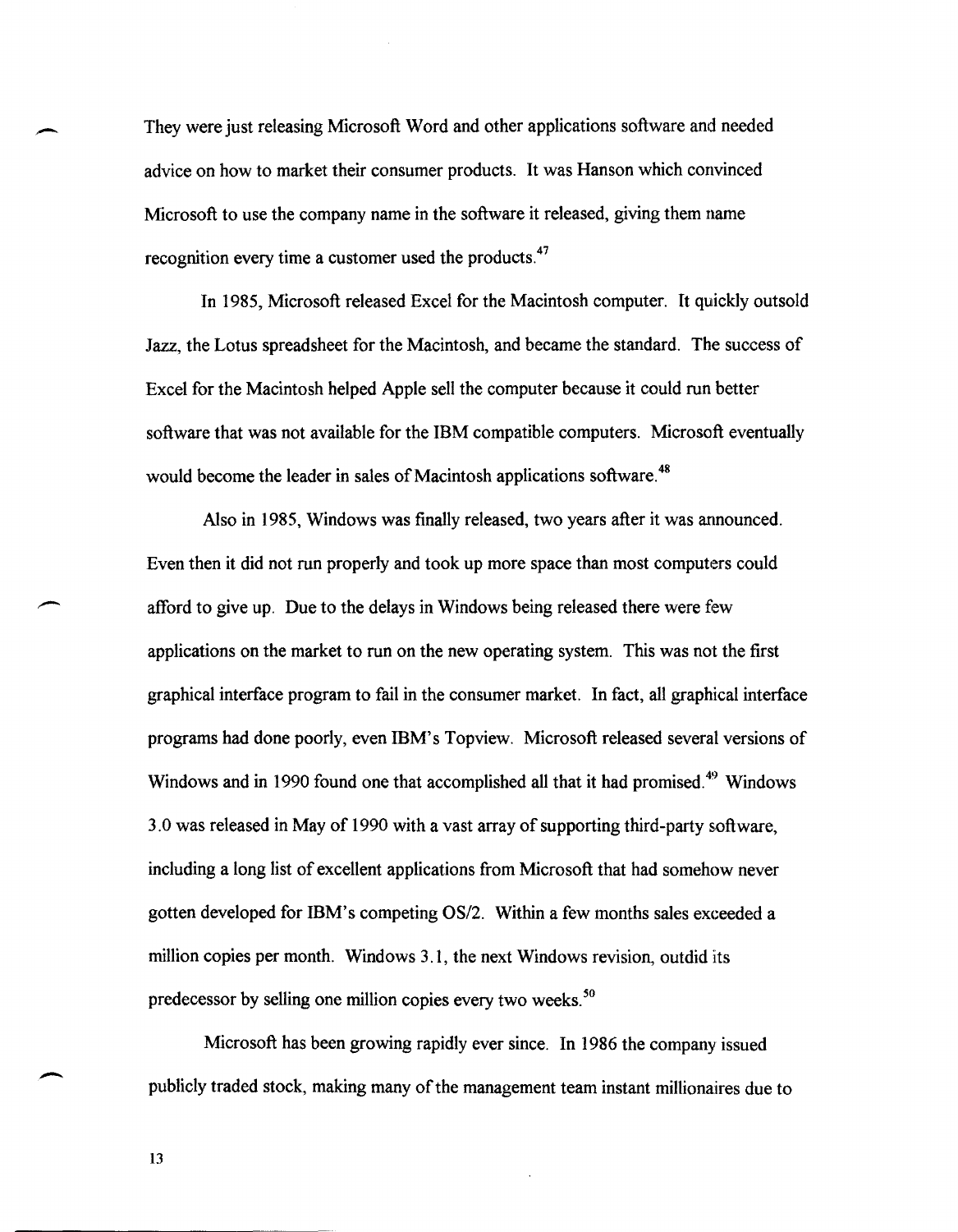the stock options that had been part of employee benefits for years. Gates became worth \$311 million on the first day the stock traded publicly, and the worth of Microsoft stock has steadily gone up since.<sup>51</sup> In 1987, Microsoft overtook Lotus as the number one software company.<sup>52</sup> In 1990, Microsoft became the first company in history to have \$10 million in revenues.<sup>53</sup>

In 1986 and 1987 a change in the computer industry took place. Previously customers bought a computer for the name on the outside, especially if that name was IBM. Once the trend toward standardization took hold, most computer hardware was the same. What made one computer different from another was the software it could run and how fast it could manage that software. "Customers, analysts, and the press began talking about PCs in terms of the Intel processor at the heart rather than talk about them as IBM machines, Compaq machines or whatever. The change was barely noticeable at first, but the IBM logo had begun to lose its value. IBM no longer owned the future. Intel and Microsoft did." $54$ 

There was no mistake that Bill Gates was the one in charge of the company. He negotiated the business deals himself, and often wrote the contracts himself. Many would find out, after the negotiations, that Gates was quite capable in the position he had put himself into.

At age 21, he was as comfortable sitting in his office negotiating tough deals with much older executives in three-piece suits as he was programming long into the night in front of a computer terminal, eating cold pizza and swigging down Coke.

The skinny kid with the dandruff and uncombed mop hair-cut not only understood software as few in the industry did, but he had the business and marketing savvy to run a very profitable company in a highly competitive environment. He understood the underlying issues in negotiation that were not immediately apparent, and he was confident that

14

-

 $\overline{\phantom{a}}$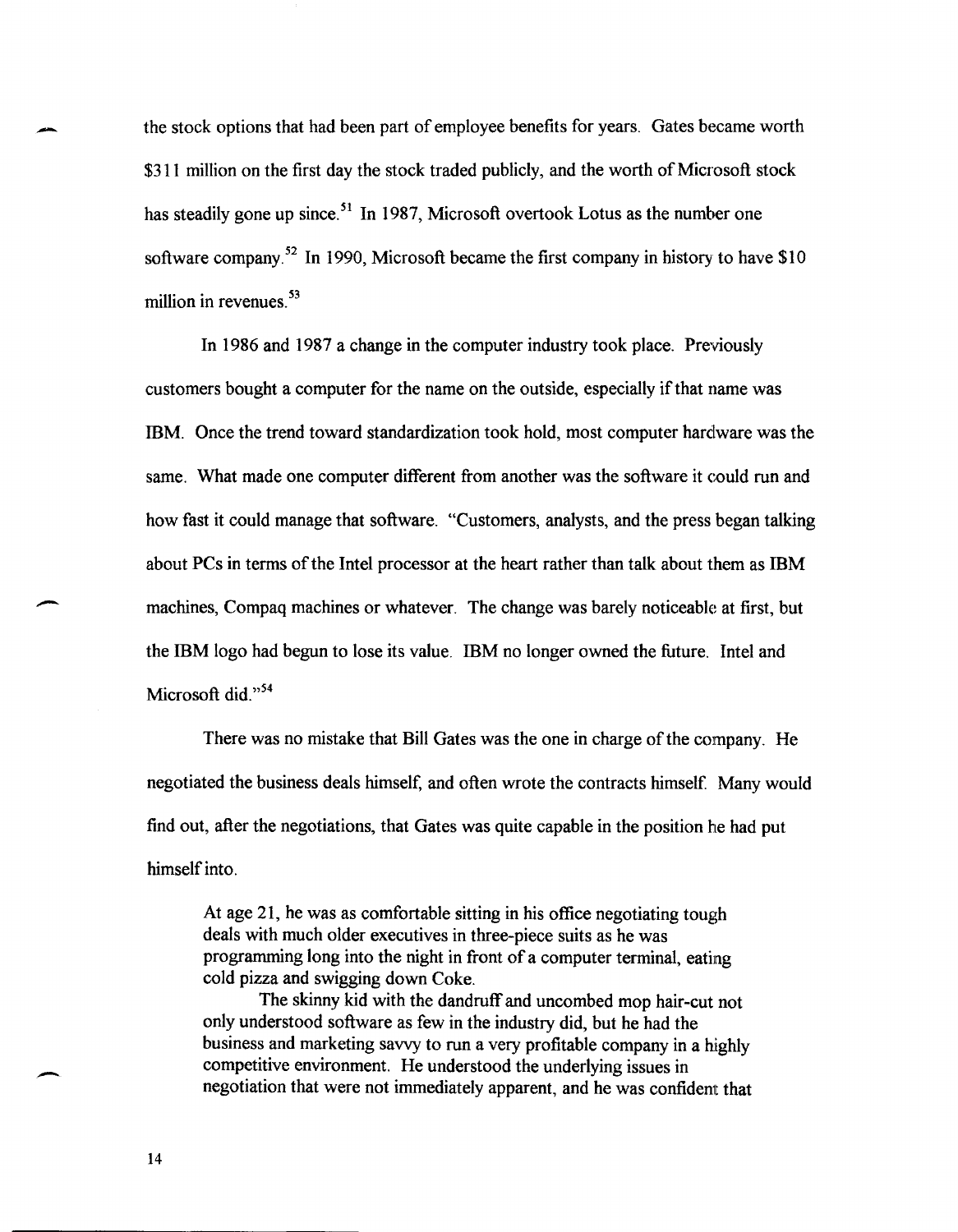he could handle them correctly. Given his white-hot drive, and his determination to trounce the opposition, to do whatever had to be done to dominate the software market, this rare combination of technical genius and managerial acumen was an unbeatable combination.<sup>55</sup>

Many would try to beat that combination, and fail. IBM enlisted Microsoft's help, feeling that at any time they could discard Microsoft as they had done to previous 'partners', instead it was Microsoft who benefited from the partnership. Gates was even more vicious when it came to competition. "It's part of Bill's strategy. You smash people. You either make them line up or you smash them. $156$ 

Lotus was one company who ran into problems with Gates' intense competitive manner. When DOS 2.0 was being developed Microsoft's Multiplan was loosing ground to Lotus 1-2-3. When DOS 2.0 was released it would not run Lotus properly. Unofficially, the problems Lotus encountered were not unexpected. "A few of the key people working on DOS 2.0 had a saying at the time that DOS isn't done until Lotus won't run. They managed to code a few hidden bugs into DOS 2.0 that caused Lotus 1-2- 3 to break down when it was loaded. There were as few as three or four people who knew this was being done"<sup>57</sup> Many feel it was Gates that initiated this attack on Lotus.

Gates was also confrontational in his management style. "Bill was always pushing, said one programmer, we'd do something I thought was very clever, and he would say 'Why didn't you do this, or why didn't you do that two days ago?' That would get frustrating sometimes."<sup>58</sup> This confrontational style of management helped Microsoft remain competitive. Employees were challenged to continuously improve, they are never allowed to become complacent. If they had let themselves rest, even after they were number one, they would not remain competitive for long.<sup>59</sup>

15

-

 $\overline{\phantom{a}}$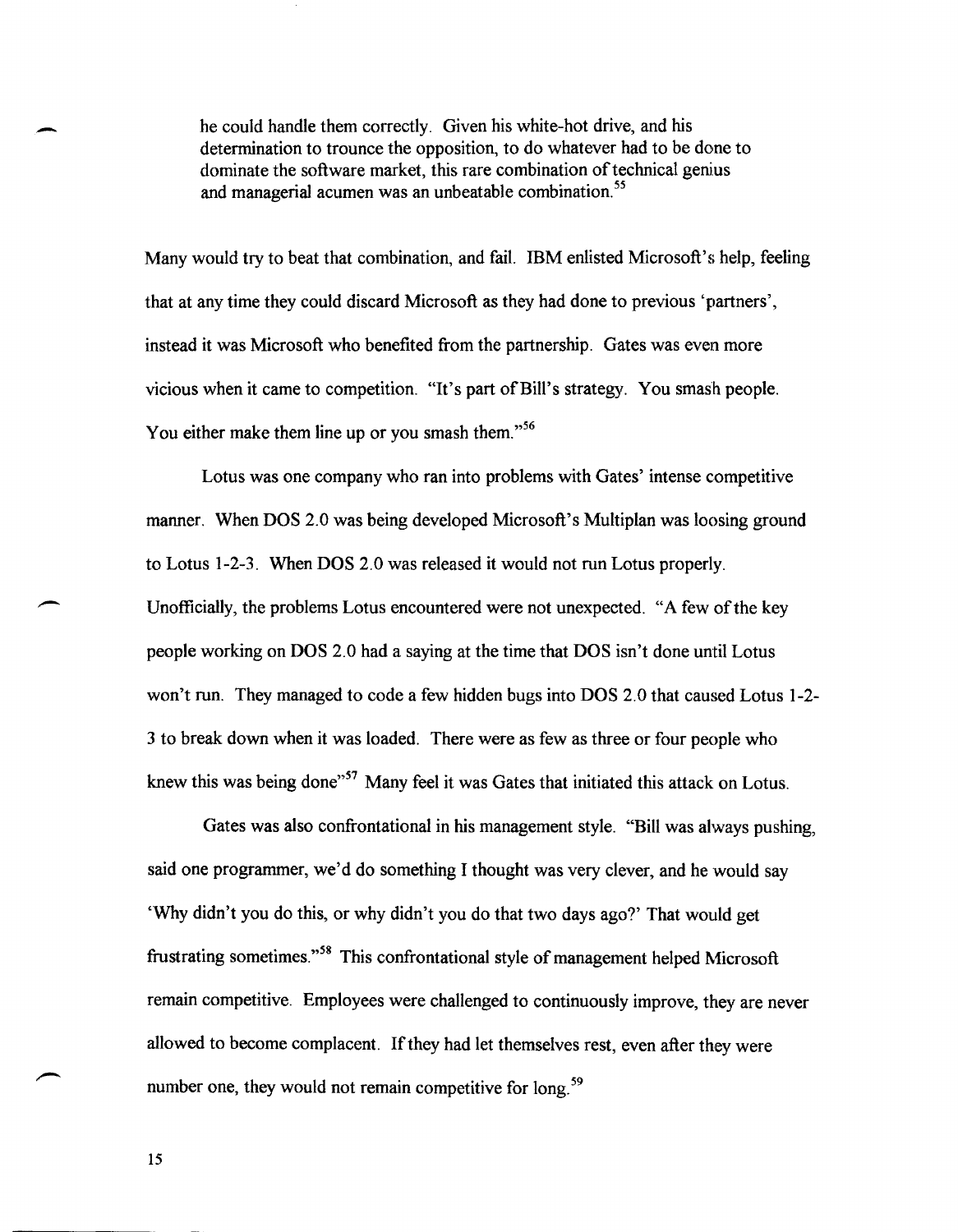In 1979 two software programs became available, VisiCalc and WordStar, that opened Bill Gates' eyes to the possibilities of applications software. Even though these two programs were not immediately successful, they eventually were profitable for the companies which sold them. Gates, however, did not have to wait until the numbers said they were successful, he knew from the start that they would be.

Steve Smith was looking to change jobs in late 1978 and one of the places he was looking was Microsoft. He had a bachelor of science degree in marketing and an M.B.A. in finance. He believed Microsoft was in need of his services, he also liked the way Microsoft, as a company, was positioned. He like many others found that what can be seen of the company could be deceiving.

It became apparent to me that the guys at Microsoft really had their act together, but may not have really known it themselves. It wasn't obvious to me that they understood how to leverage the business. They had the contracts with Apple, with Radio Shack, but it wasn't clear they were turning it into an actual business....I was amazed at how successful they were without what appeared to be any real business management.. .. From my point of view, they were just lucky, and ifI got involved, we could probably add some discipline on the business side. It didn't take me very long to realize they really weren't lucky. Gates really understood what he was doing. $60$ 

Steve Smith was not the only one to be amazed by Gates. Jack Sams, an IBM employee, said of Gates, "He had the most brilliant mind that I had ever dealt with."<sup>61</sup>

There were many who felt Microsoft and Bill Gates misused the power being number one had given them. There were so many bad feelings toward those at Microsoft, it had actually been booed at a software awards dinner.<sup>62</sup> Most of the resentment was directed at the Chairman of Microsoft, Bill Gates. "Chairman Bill's reputation could not have been more formidable. No one in the industry made a move without considering the

16

 $\overline{\phantom{a}}$ 

-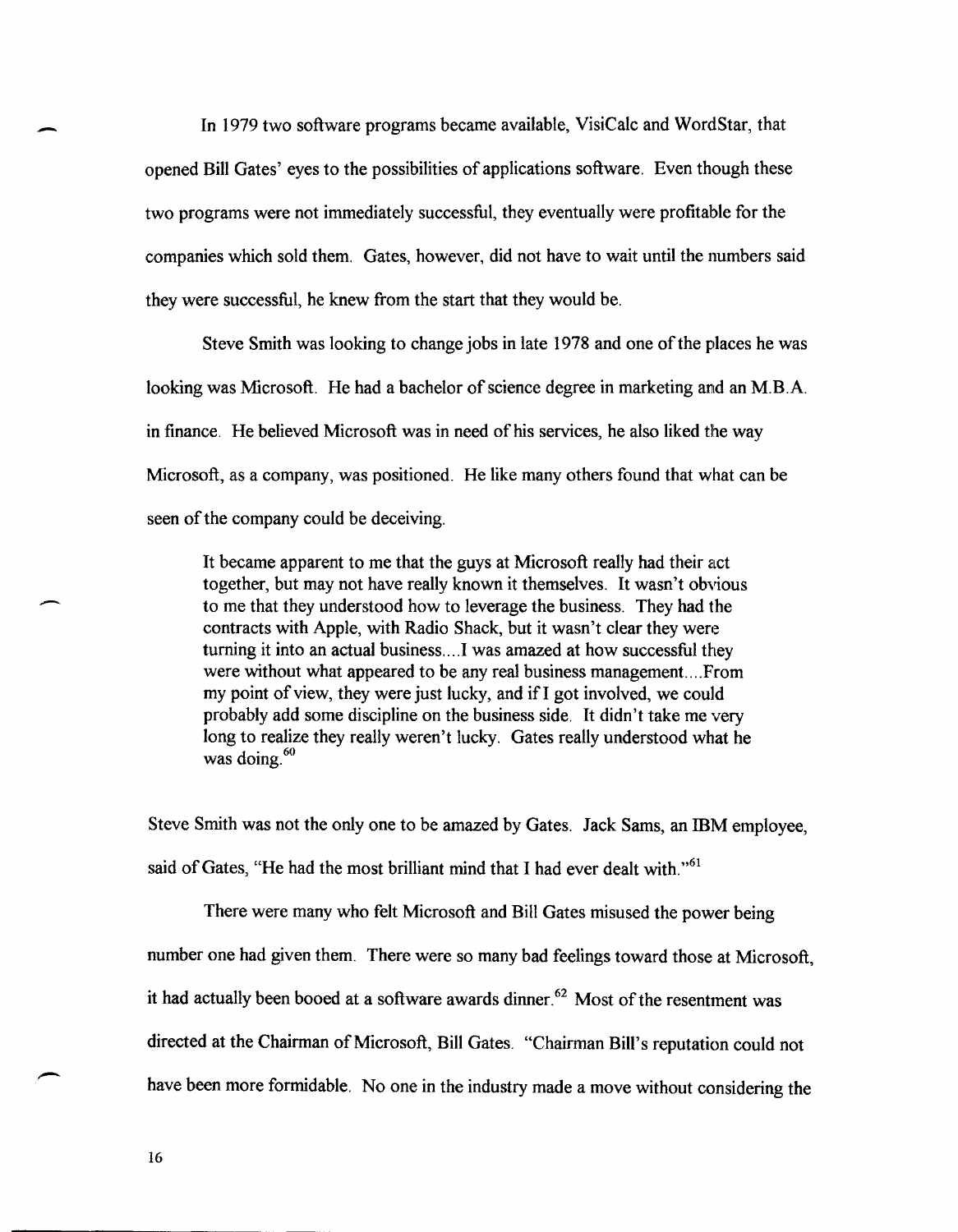likely counterresponse from Microsoft. Competitors feared him. Some had publicly admonished him. Others said that Gates misused his power in the industry to stifle innovation and quell challenges to Microsoft's superiority."<sup>63</sup>

The resentment led at least one competitor to ask the Federal Trade Commission to investigate Microsoft. "Rivals charge that Microsoft breaks contracts with business partners and then swipes ideas from them.<sup>564</sup> The FTC did not find anything wrong in its investigations, but increasing pressure from competitors to find something has made the case drag on. Since the FTC could not find anything, the Justice Department has asked to review evidence the FTC had collected so it could pursue the case.

One instance when the allegations against Microsoft were found to be false involved the company, Intuit. Several companies referred to Intuit when telling the FTC about things Microsoft had done wrong. Scott Cook, chairman of Intuit told the FTC that Microsoft had done nothing wrong. "They are pestering one of the best run companies I've ever seen, a company that should be the model for American industry .... When you lose to Microsoft, it's because you snooze."<sup>65</sup>

There are others who agree with Cook's assessment of the situation. "They've gotten where they are by doing a good job, says Dyson. Doing a good job isn't illegal. Analyst Shaffer agrees: Just because they win in the market does not mean they're unfair. I haven't seen any evidence of antitrust violations."<sup>66</sup> The president of Central Point Software says, "The worst thing that could happen is to take our most successful industry and burden it further."<sup>67</sup> Microsoft is a globally competitive company. "It isn't pretty, and it certainly isn't polite. But it's very, very successful."<sup>68</sup>

17

-

.-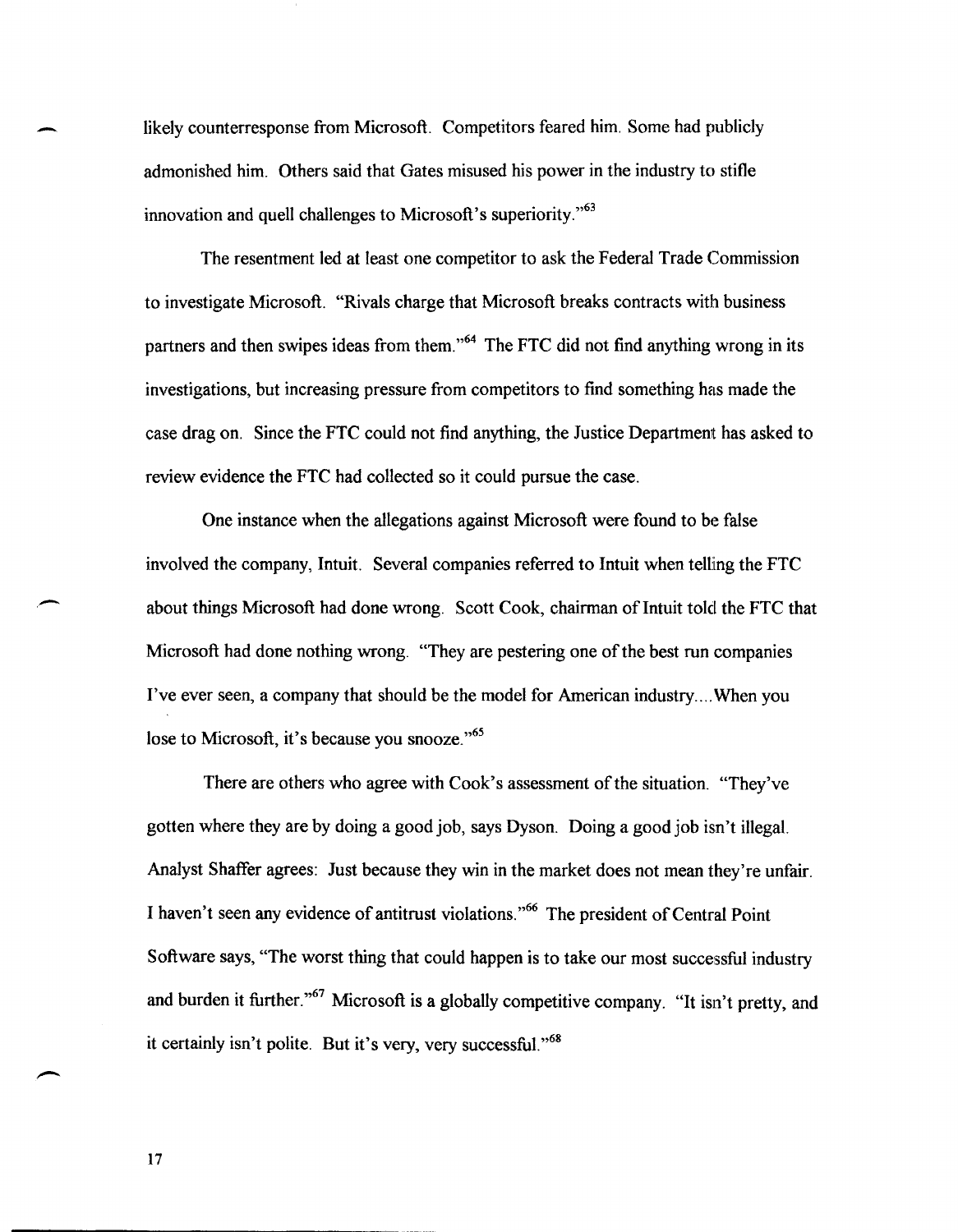Bill Gates started and controls the number one software company, the most

successful company in America, ever. He is the richest man in America, and became the youngest billionaire in history. By anyone's standards Bill Gates has lived the American dream and become a success through his hard work, well almost everyone's standards. MicroPro's founder, Seymour Rubinstein claims, "He was able to maximize a series of good fortune and lucky breaks."<sup>69</sup> Rubinstein is referring to Microsoft's ability to beat Digital Research's CP/M with DOS, a program Microsoft did not even develop.

Ruthann Quindlen, who knew Gates personally, said of him,

He has never failed at anything. He has picked things he will win at. In every situation Bill gets into, private and public, he sets himself up not to fail. It's what drives him so much....I'm not sure he's equipped to deal with failure. Because Gates has never known failure, according to Quindlen, he lacks a certain humaneness, and until he fails miserably at something that means a lot to him, he will never be a great man, despite all his accomplishments.<sup>70</sup>

What Quindlen seems to be forgetting is that Bill Gates has failed. The first two releases of Windows, a program he worked on for years, failed. Multi-media, which Gates regarded as the future of computers, was thought of as a joke to most others in the industry, until it became the wave of the future.

The difference between Gates and most people is that he refused to accept an initial failure as a defeat. He modified and worked on Windows until it was a success with its third release, and most of today's multimedia software requires this Windows program to run. It was not luck which made Windows, or Microsoft successful. It was the drive, determination, brilliance, and entrepreneurial spirit of one man.

,-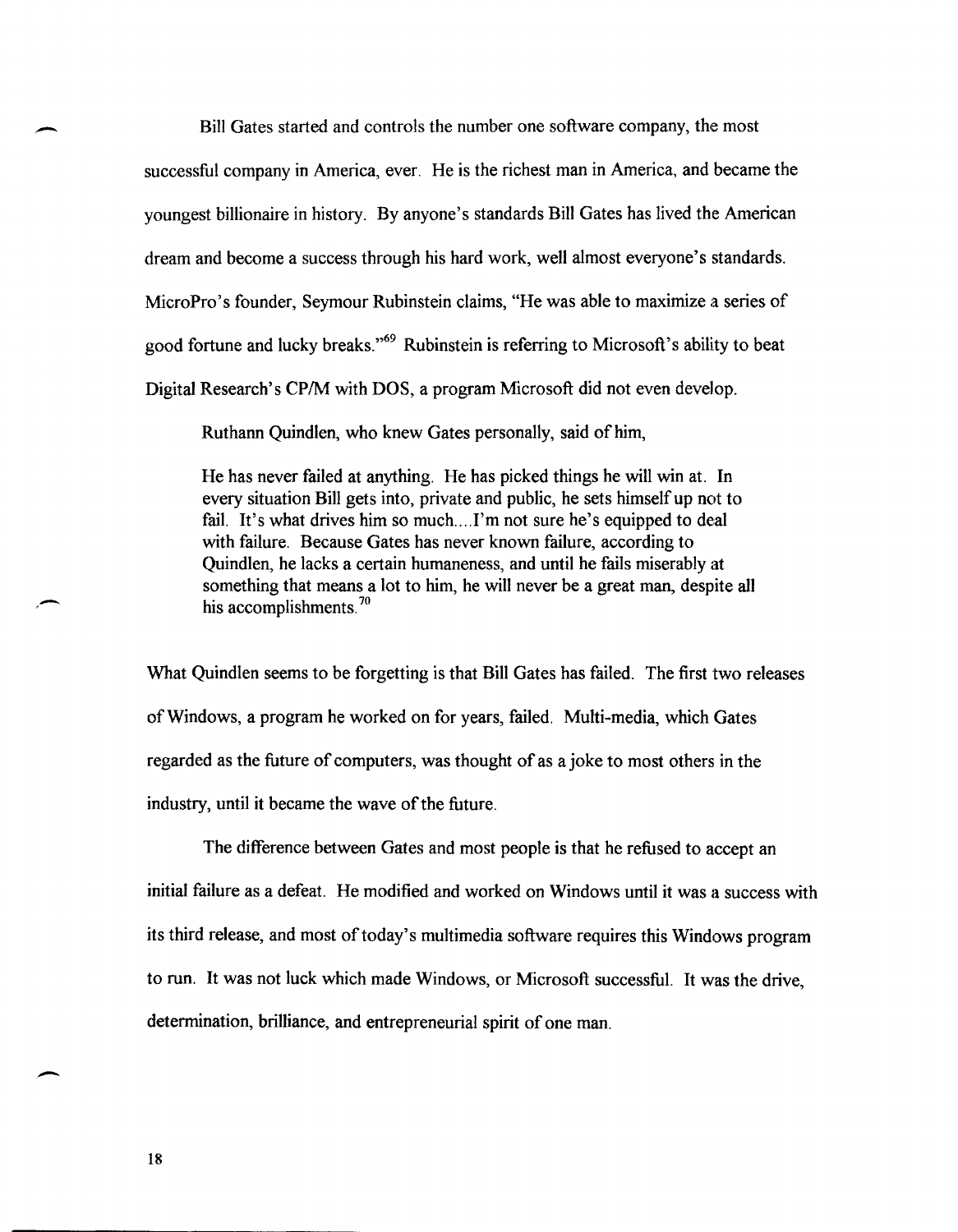Gates did not simply take advantage of the existing technologies and ideas but expanded upon them and help to lead the technological revolution in the area of computer software. Bill Gates is the most formidable enemy, or competitor, anyone could face. He refuses to give up.

-

,-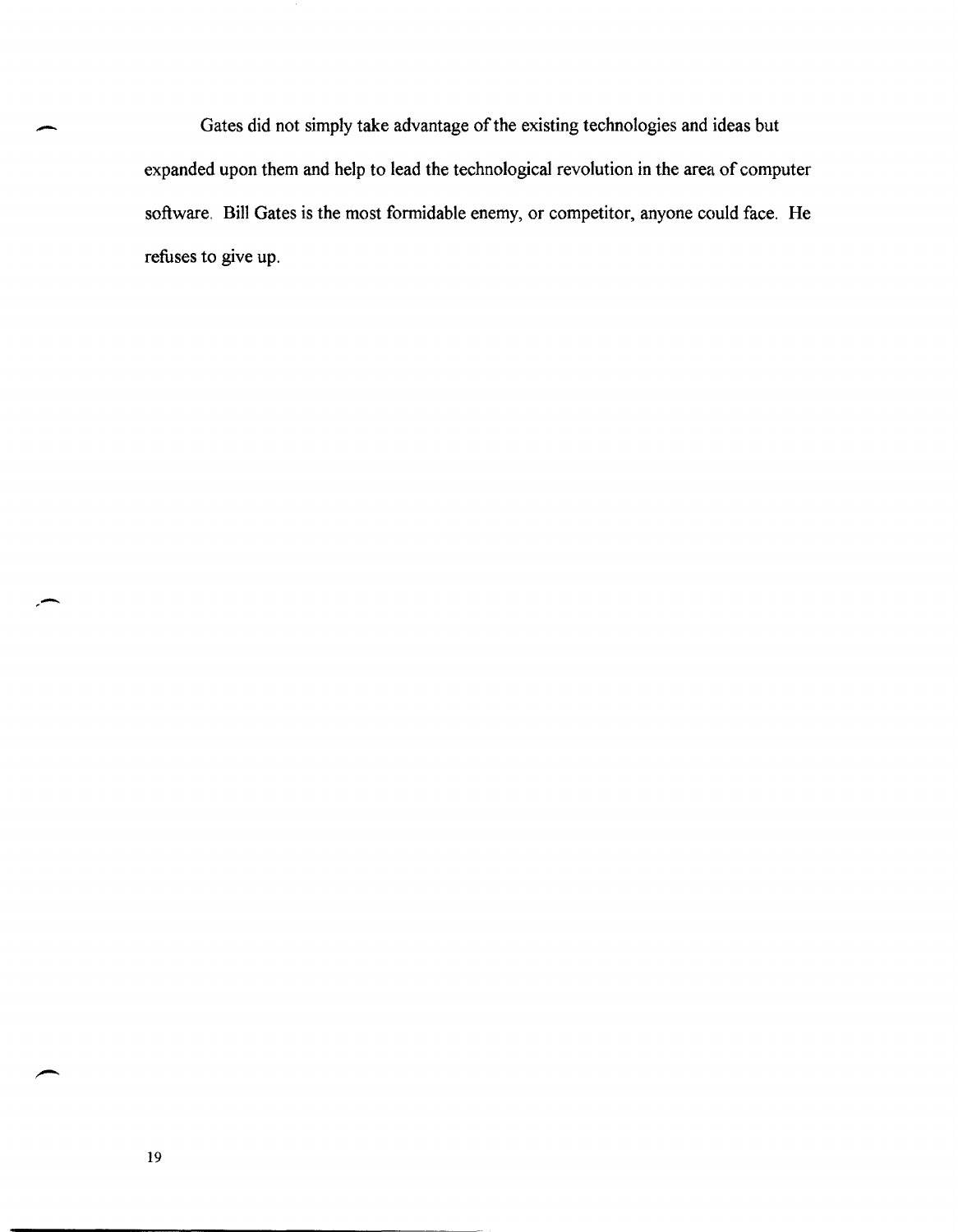## **Bibliography**

Carroll, Paul, Big Blues, the Unmaking of IBM, Crown Trade Paperbacks, New York, 1993.

Ferguson, Charles H., and Charles R. Morris, Computer Wars, Times Books, New York, 1993.

Moody, Fred, "Mr. Software", The New York Times Magazine, August 25, 1991, pp26- 31+.

Manes, Stephen, and Paul Andrews, Gates, Doubleday, New York, 1993.

Rogers, Michael, "The Whiz They Love to Hate", Newsweek, June 24, 199], pp38-39.

Schwartz, Evan 1., "Don't Persecute Microsoft for Doing Things Well", Business Week, April 29, 1991, p29.

Wallace, James, and Jim Erickson, Hard Drive, Bill Gates and the Making of the Microsoft Empire, John Wiley & Sons, Inc., New York, 1992.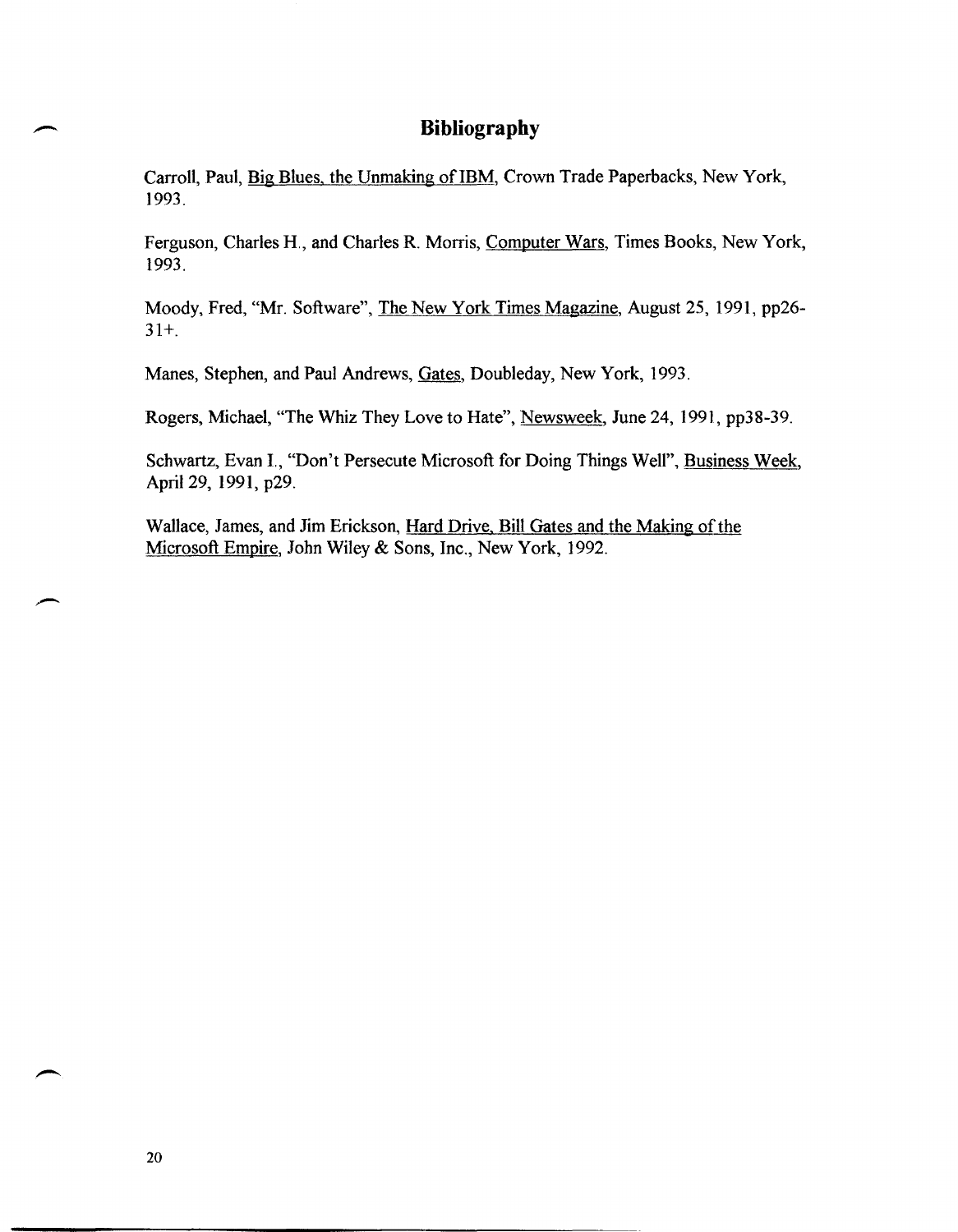## **Notes**

<sup>1</sup> James Wallace and Jim Erickson, Hard Drive, Bill Gates and the Making of the Microsoft Empire, John Wiley & Sons, Inc., New York, 1992, p2. <sup>2</sup> Stephen Manes and Paul Andrews, Gates, Doubleday, New York, 1993, p15.  $3$  Ibid, p17. <sup>4</sup> Wallace and Erickson, p10.  $<sup>5</sup>$  lbid, p18.</sup>  $6$ Ibid, p21.  $\sqrt[7]{\text{Ibid}}$ , p64.  $8$  Ibid, p23. <sup>9</sup> Manes and Andrews, p33.  $10$  Ibid, p29.  $^{11}$  Ibid, p35. <sup>12</sup> Wallace and Erickson, p34.  $13$  lbid, p35.  $14$   $\overline{Big}$ , p37.  $15$   $\overline{Ibid}$ , p43.  $16$  Ibid, p44. <sup>17</sup> Manes and Andrews, p46. 18 Wallace and Erickson, p46.  $19$  Ibid, p47.  $20$  Ibid, p49.  $21$  Fred Moody, "Mr. Software", The New York Times Magazine, August 25, 1991, p27. <sup>22</sup> Wallace and Erickson, p111.  $^{23}$  Ibid, p109.  $24$  Ibid, p236.  $^{25}$  Ibid, p71.  $26$  lbid, p66.  $27$   $\overline{\text{Ibid}}$ , p74.  $28$   $\overline{Bid}$ , p80.  $^{29}$  Ibid, p90.  $30$  Ibid, p107. <sup>31</sup> Manes and Andrews, p126.  $32$  Ibid. <sup>33</sup> Wallace and Erickson, p122. 34 Ibid, p95.  $35$   $\overline{b}$ id, p107. <sup>36</sup> Ibid, p136. 37 Ibid, p147. <sup>38</sup> Ibid, p158.  $39$  Ibid, p142. 40 Ibid, p208. 41 Ibid, p204. 42 Charles H. Ferguson and Charles R. Morris, Computer Wars, Times Books, New York, 1993, p71. <sup>43</sup> Paul Carroll, Big Blues, The Unmaking of IBM, Crown Trade Paperbacks, New York, 1993, p292. 44 Wallace and Erickson, p209.  $45$  Ibid, p226. 46 <u>Ibid</u>, p228.  $47 \overline{\text{Ibid}}$ , p243.  $48$  Ibid, p286.  $49$  Ibid, p314.

-

 $\overline{\phantom{a}}$